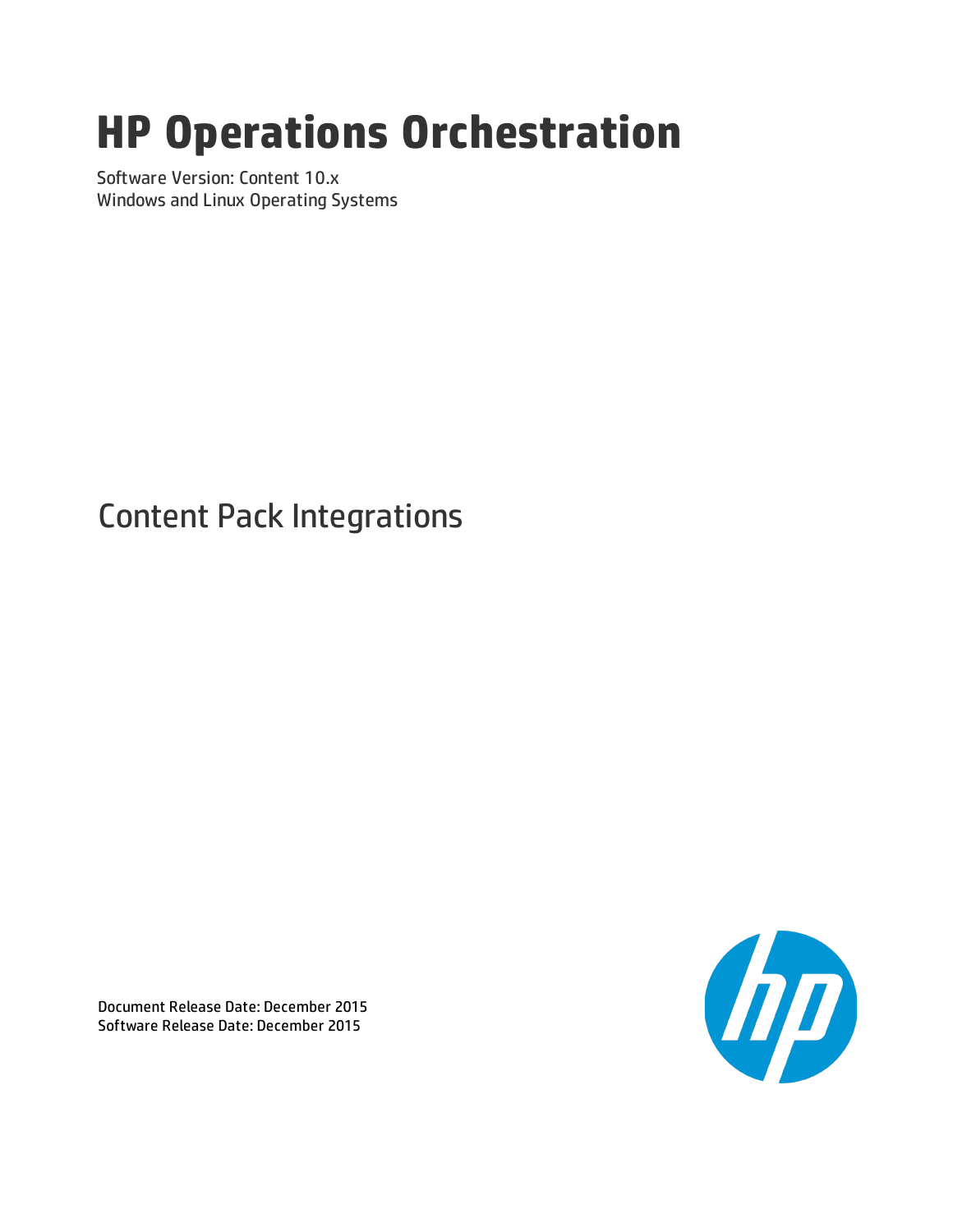Content Pack Integrations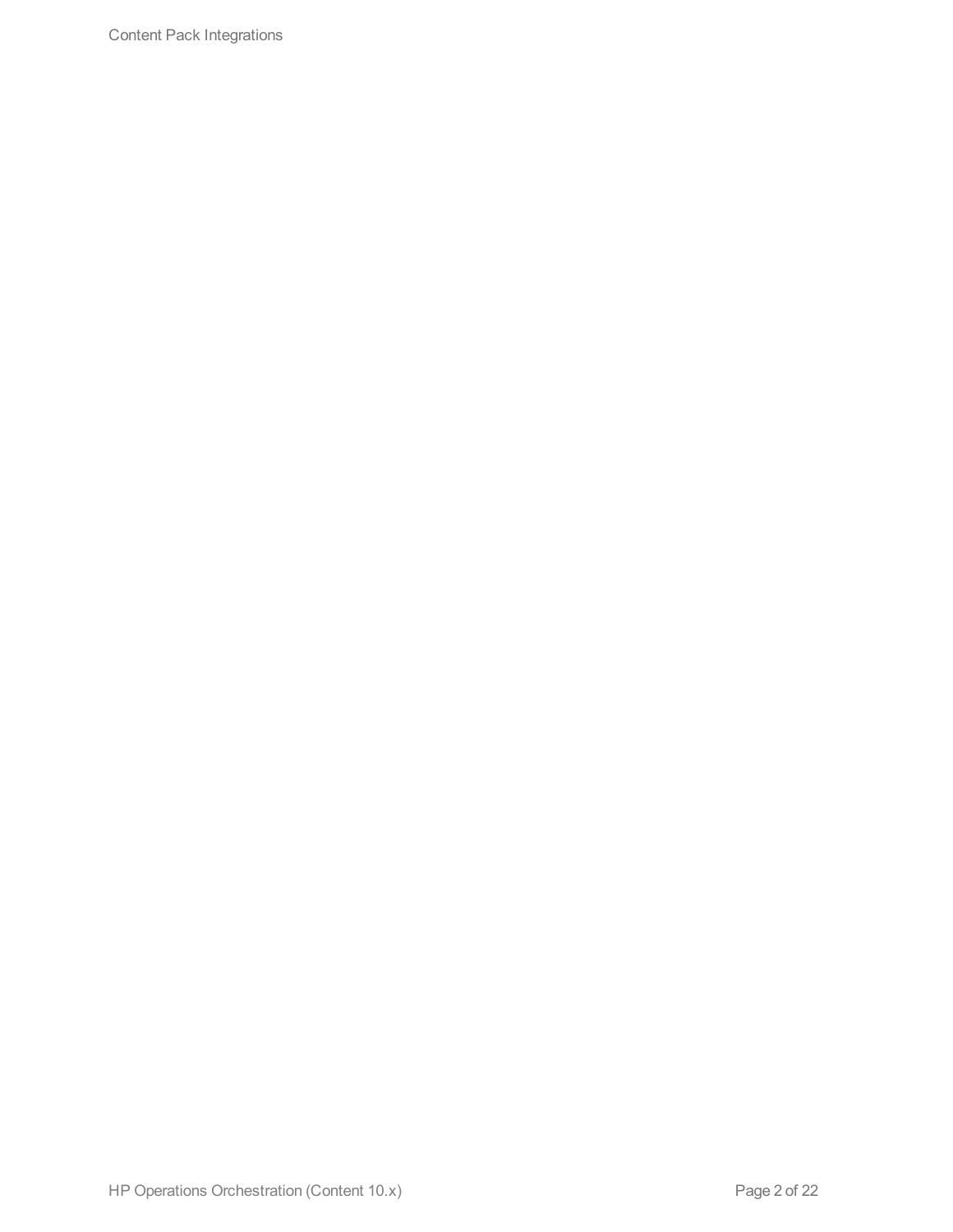#### Legal Notices

#### **Warranty**

The only warranties for HP products and services are set forth in the express warranty statements accompanying such products and services. Nothing herein should be construed as constituting an additional warranty. HP shall not be liable for technical or editorial errors or omissions contained herein.

The information contained herein is subject to change without notice.

#### Restricted Rights Legend

Confidential computer software. Valid license from HP required for possession, use or copying. Consistent with FAR 12.211 and 12.212, Commercial Computer Software, Computer Software Documentation, and Technical Data for Commercial Items are licensed to the U.S. Government under vendor's standard commercial license.

#### Copyright Notice

© Copyright 2015 Hewlett-Packard Development Company, L.P.

#### Trademark Notices

Adobe™ is a trademark of Adobe Systems Incorporated.

This product includes an interface of the 'zlib' general purpose compression library, which is Copyright © 1995-2002 Jean-loup Gailly and Mark Adler.

AMD and the AMD Arrow symbol are trademarks of Advanced Micro Devices, Inc.

Google™ and Google Maps™ are trademarks of Google Inc.

Intel®, Itanium®, Pentium®, and Intel® Xeon® are trademarks of Intel Corporation in the U.S. and other countries.

Java is a registered trademark of Oracle and/or its affiliates.

Microsoft®, Windows®, Windows NT®, Windows® XP, and Windows Vista® are U.S. registered trademarks of Microsoft Corporation.

Oracle is a registered trademark of Oracle Corporation and/or its affiliates.

UNIX® is a registered trademark of The Open Group.

#### Documentation Updates

The title page of this document contains the following identifying information:

- Software Version number, which indicates the software version.
- Document Release Date, which changes each time the document is updated.
- <sup>l</sup> Software Release Date, which indicates the release date of this version of the software.

To check for recent updates or to verify that you are using the most recent edition of a document, go to: **https://softwaresupport.hp.com**

This site requires that you register for an HP Passport and sign in. To register for an HP Passport ID, go to: **https://hpp12.passport.hp.com/hppcf/createuser.do**

Or click the **the Register** link at the top of the HP Software Support page.

You will also receive updated or new editions if you subscribe to the appropriate product support service. Contact your HP sales representative for details.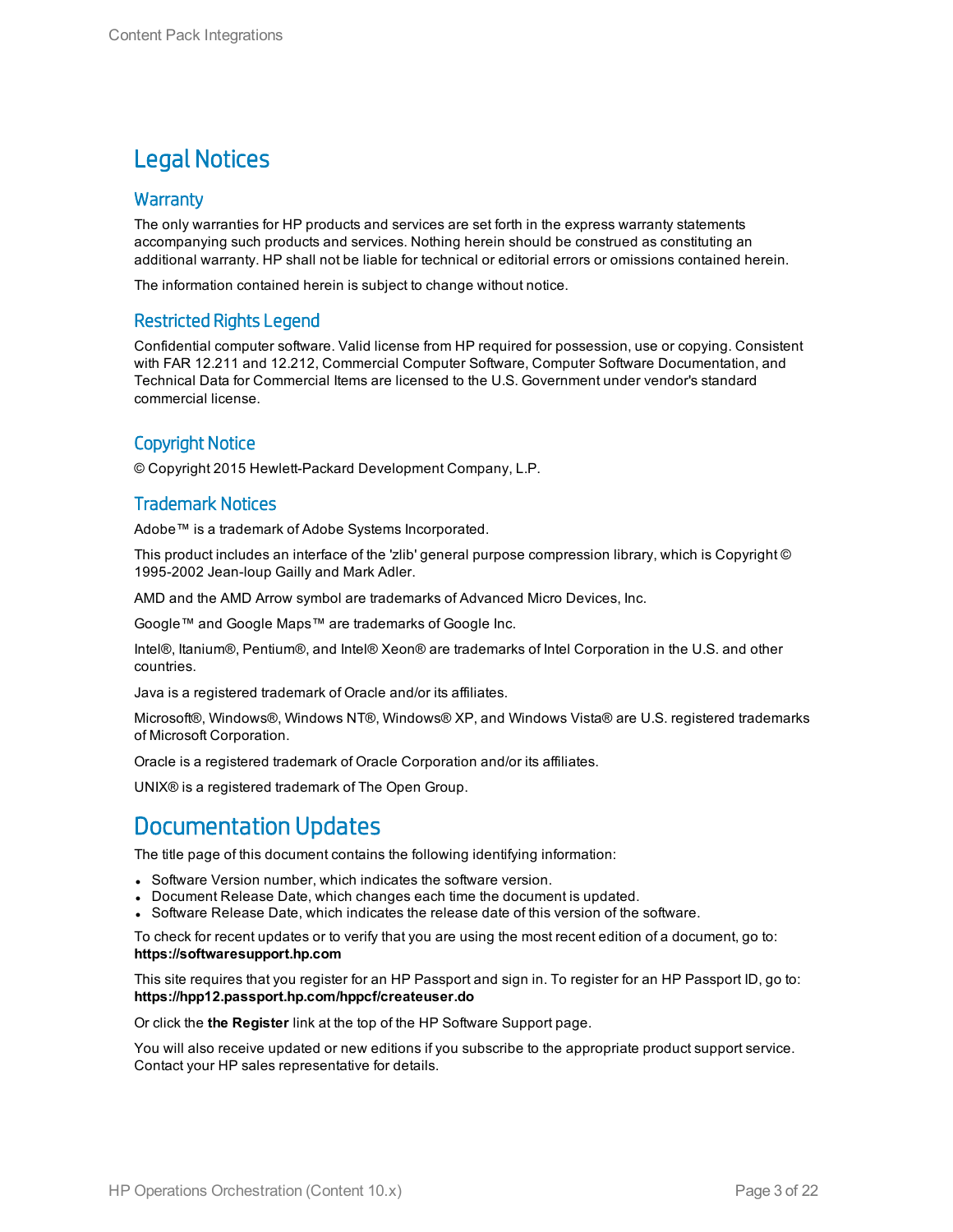#### **Support**

Visit the HP Software Support Online web site at: **https://softwaresupport.hp.com**

This web site provides contact information and details about the products, services, and support that HP Software offers.

HP Software online support provides customer self-solve capabilities. It provides a fast and efficient way to access interactive technical support tools needed to manage your business. As a valued support customer, you can benefit by using the support web site to:

- Search for knowledge documents of interest
- Submit and track support cases and enhancement requests
- Download software patches
- Manage support contracts
- Look up HP support contacts
- Review information about available services
- Enter into discussions with other software customers
- Research and register for software training

Most of the support areas require that you register as an HP Passport user and sign in. Many also require a support contract. To register for an HP Passport ID, go to:

#### **https://hpp12.passport.hp.com/hppcf/createuser.do**

To find more information about access levels, go to:

#### **https://softwaresupport.hp.com/web/softwaresupport/access-levels**

**HP Software Solutions Now** accesses the HPSW Solution and Integration Portal Web site. This site enables you to explore HP Product Solutions to meet your business needs, includes a full list of Integrations between HP Products, as well as a listing of ITIL Processes. The URL for this Web site is **http://h20230.www2.hp.com/sc/solutions/index.jsp**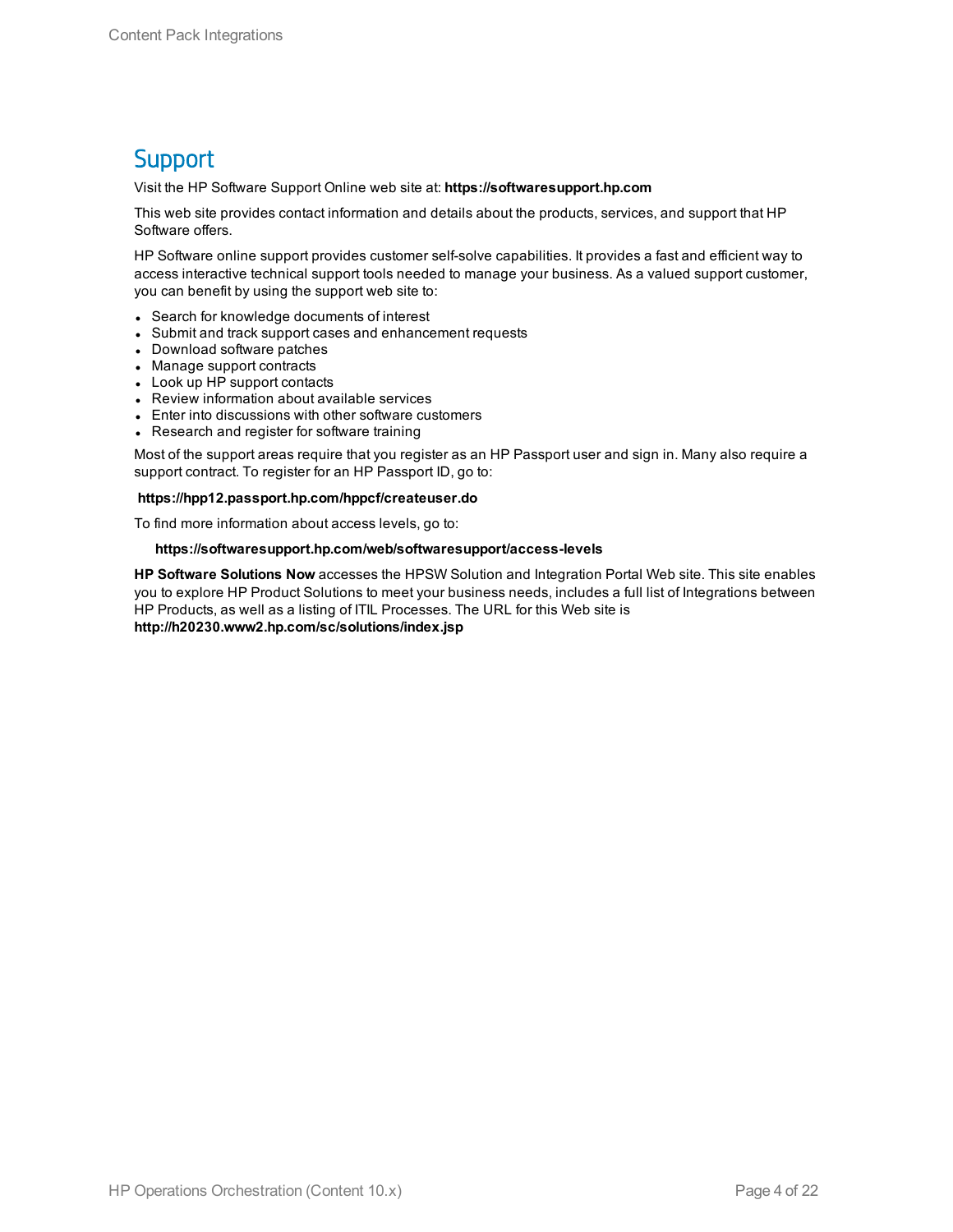#### **Contents**

| SAP Landscape Virtualization Management (SAP LVM) 19 |  |
|------------------------------------------------------|--|
|                                                      |  |
|                                                      |  |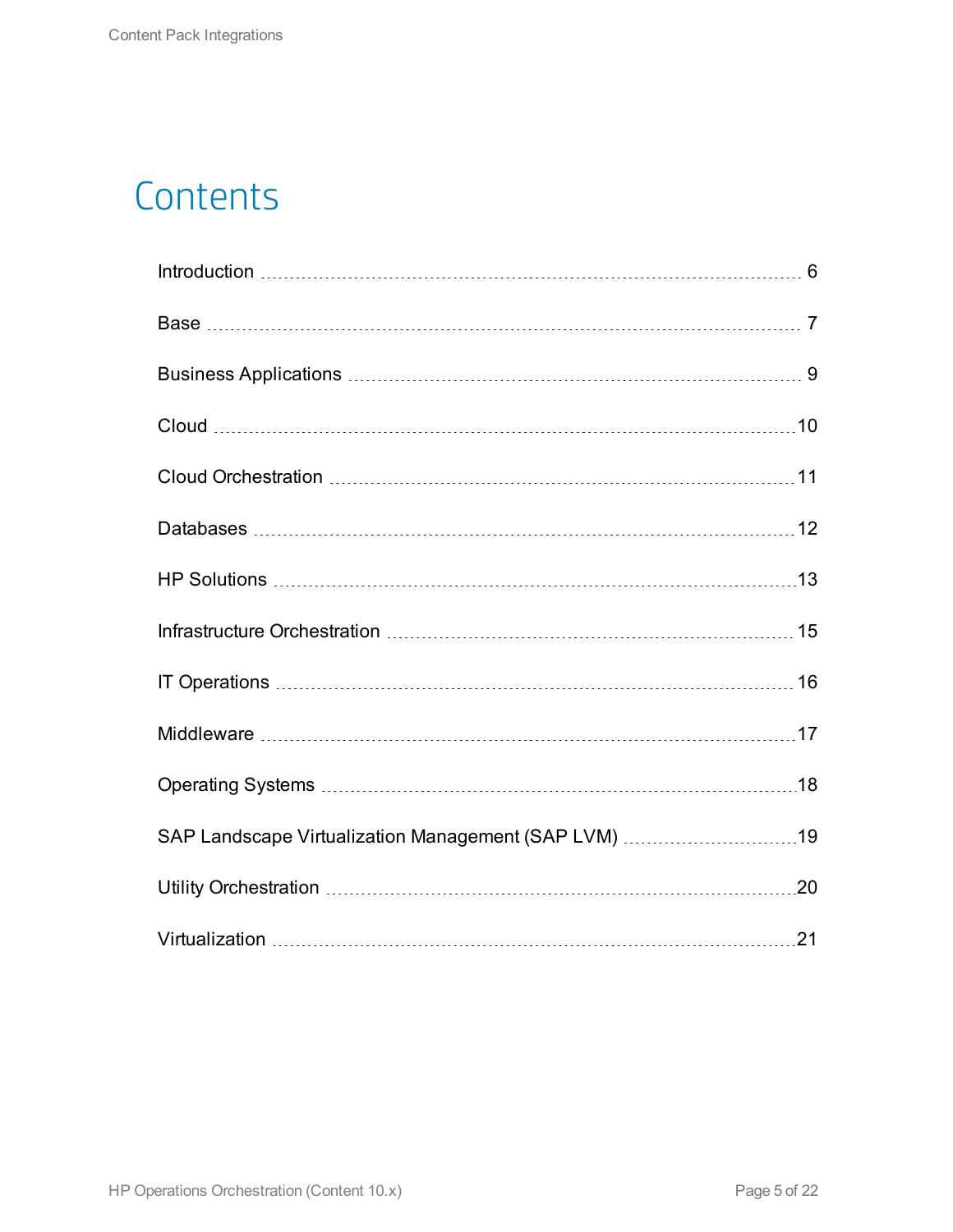### <span id="page-5-0"></span>Introduction

This guide lists the versions of the products that integrate with OO, that each version of HP Operations Orchestration software supports.

**Note:** This guide applies only to the English version of OO.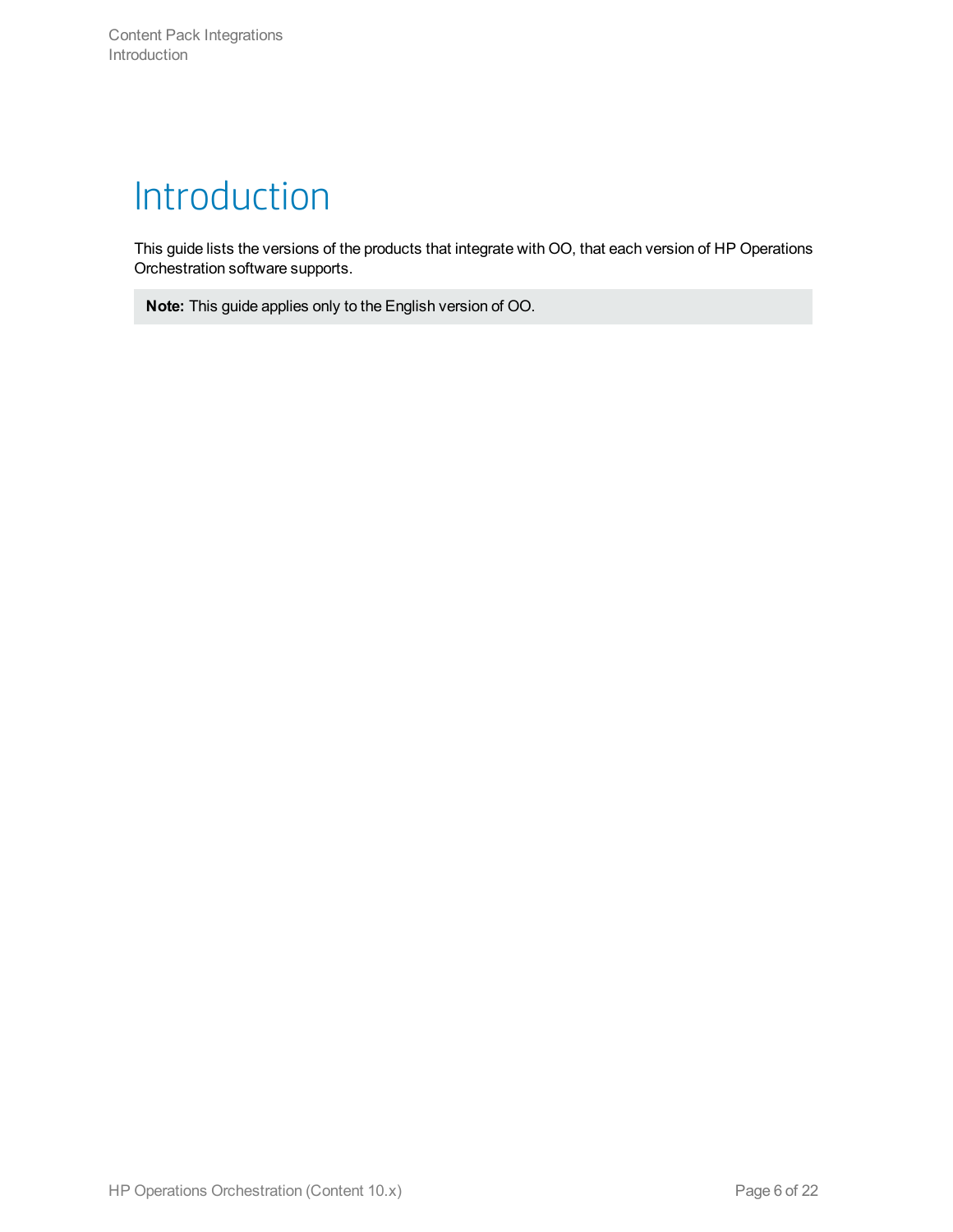#### <span id="page-6-0"></span>Base

The following table lists the integrations that the Base Content Pack supports:

| <b>Integration Name</b>         | <b>Versions</b>                                                 |
|---------------------------------|-----------------------------------------------------------------|
| <b>Active Directory</b>         | Windows 2000, 2003, 2008, 2008 R2, 2012, 2012<br>R <sub>2</sub> |
| <b>AIX</b>                      | AIX 5.3                                                         |
| FreeBSD                         | 6.3, 7.0                                                        |
| <b>JDBC</b>                     |                                                                 |
| Email                           | POP3, IMAP                                                      |
| Excel                           | 1997, 2000, 2003, 2007, 2010                                    |
| File System                     |                                                                 |
| Groovy                          | 2.0.2                                                           |
| HP HP/UX                        | B.11.31                                                         |
| <b>JVM</b>                      | 5.0, 6.0                                                        |
| <b>MS Cluster</b>               | Windows 2003, Windows 2008, Windows 2008<br>R <sub>2</sub>      |
| Network                         |                                                                 |
| <b>Red Hat</b>                  | ES 3, AS 3, ES 4, AS 4, ES 5, ES 6.2                            |
| Perl                            |                                                                 |
| PowerShell                      | 1.0, 2.0, 3.0, 4.0, 5.0                                         |
| Printing                        |                                                                 |
| <b>Remote Command Execution</b> |                                                                 |
| Sharepoint                      | 2003, 2007                                                      |
| <b>SNMP</b>                     | 1, 2, 3                                                         |
| Solaris                         | 10                                                              |
| <b>SUSE Linux</b>               | openSUSE 10.0, SUSE Enterprise Server 10<br>SP1, openSUSE 11.0  |
| Windows                         | 2003, XP, 2008, 2008 R2, 2012, 2012 R2                          |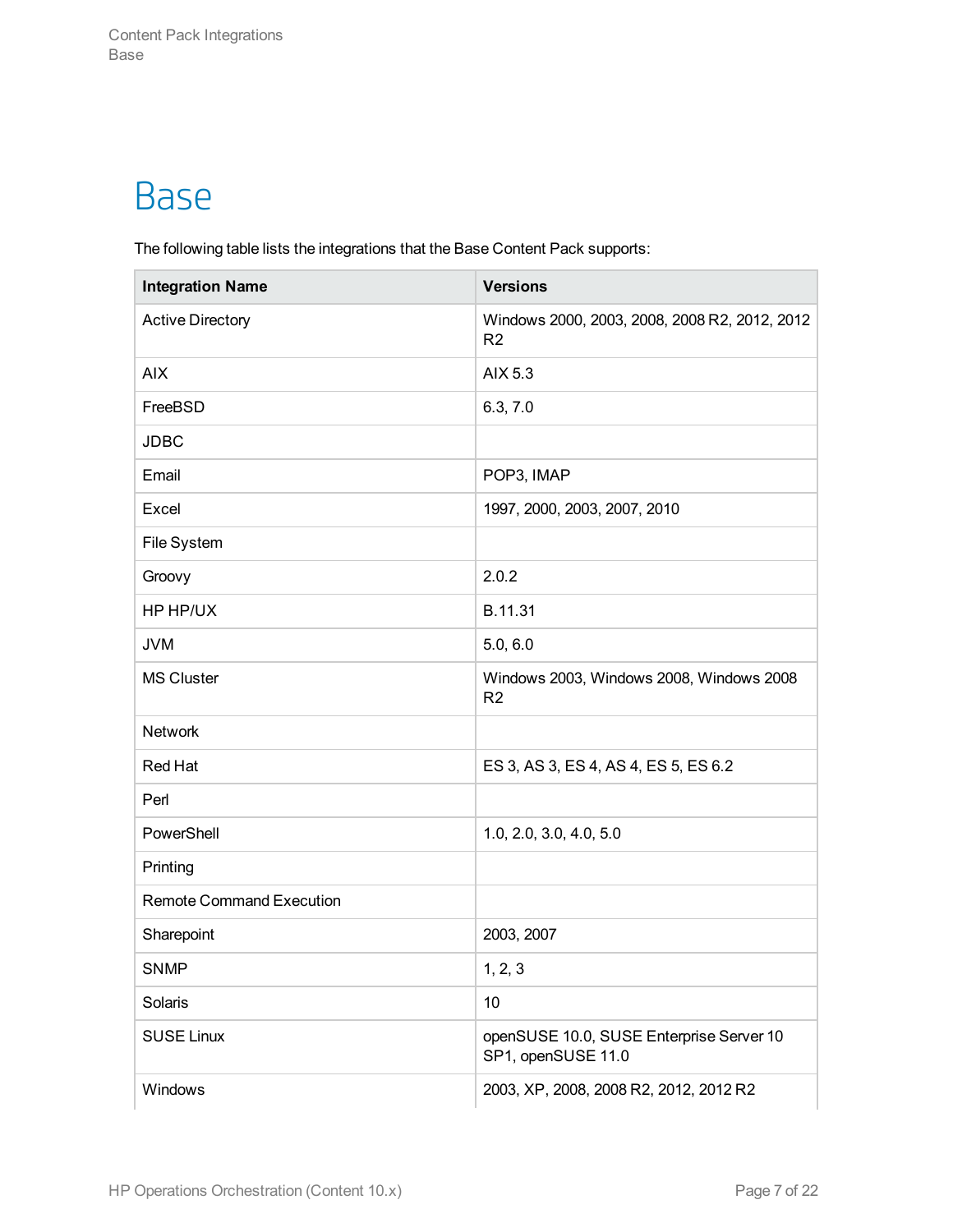| <b>Integration Name</b> | <b>Versions</b> |
|-------------------------|-----------------|
| <b>WMI</b>              | 1.x             |
| WS-Management           | 1.0.0           |

**Note:** The following integrations contain only basic operations. For more advanced features see the corresponding dedicated Content Pack:

| <b>Integration Name</b>                                                | <b>Dedicated Content Pack</b>                      |
|------------------------------------------------------------------------|----------------------------------------------------|
| <b>JDBC</b>                                                            | Databases                                          |
| FreeBSD, HP-UX, Red Hat, Linux, Solaris,<br><b>SUSE Linux, Windows</b> | Operating Systems, Infrastructure<br>Orchestration |
| Email                                                                  | <b>Business Applications</b>                       |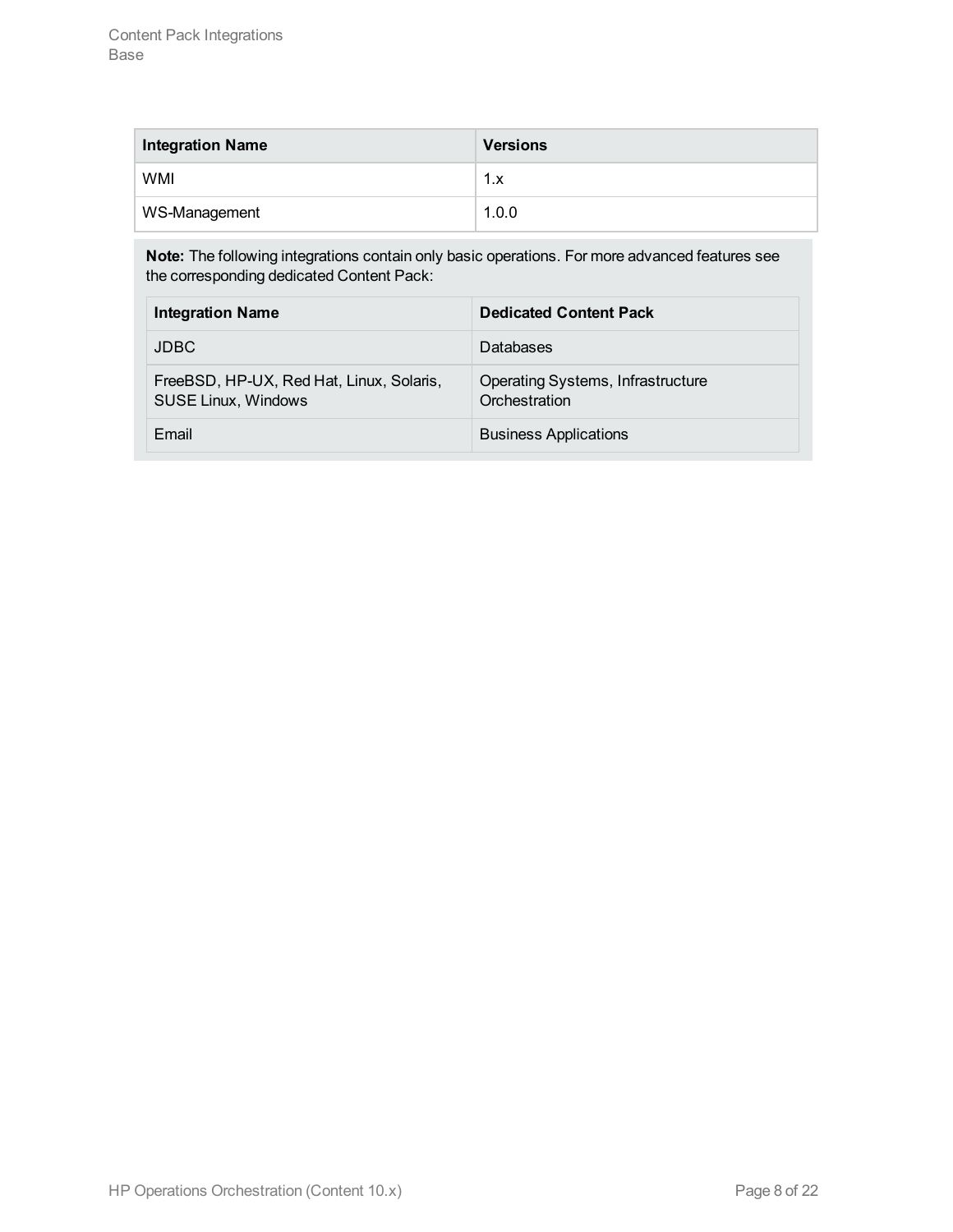#### <span id="page-8-0"></span>Business Applications

The following table lists the integrations that the Business Applications Content Pack supports:

| Integration | <b>Versions</b>                                  |
|-------------|--------------------------------------------------|
| Exchange    | $\pm$ 2000, 2003, 2007, 2007 EWS, 2010 EWS, 2013 |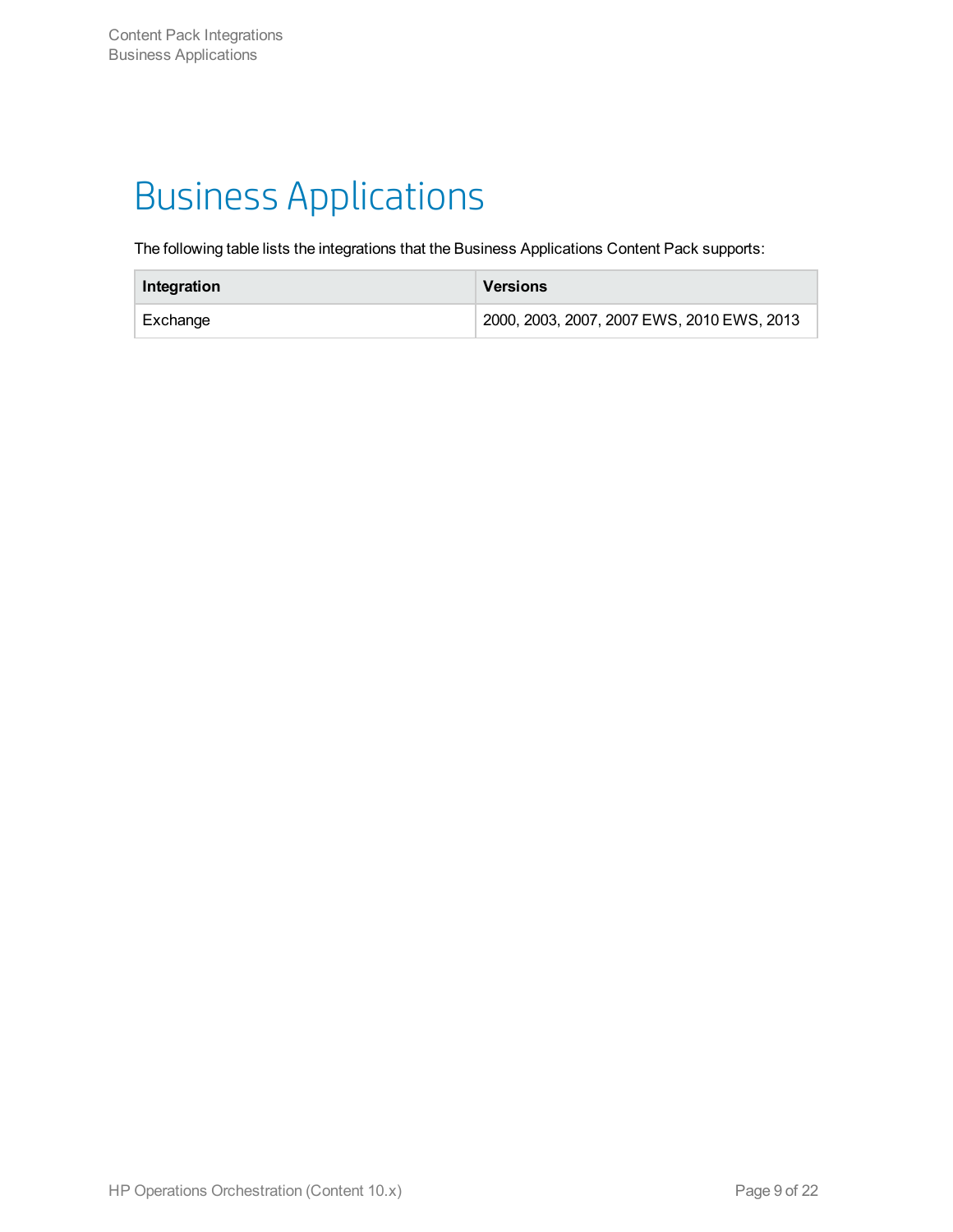## <span id="page-9-0"></span>Cloud

The following table lists the integrations that the Cloud Content Pack supports:

| <b>Integration Name</b>       | <b>Versions</b>                               |
|-------------------------------|-----------------------------------------------|
| Amazon EC2                    | 2009-04-04, 2011-12-15, 2014-06-15            |
| Amazon IAM                    | 2010-05-08                                    |
| Amazon Load Balancing         | 2011-11-25, 2012-06-01                        |
| Amazon Security Token Service | 2011-06-15                                    |
| Amazon S3                     | 2006-03-01                                    |
| Amazon VPC                    | 2011-12-15, 2014-06-15                        |
| <b>HP Helion Eucalyptus</b>   | 4.x (Supported through OO Content for Amazon) |
| OpenStack                     | Diablo 2011.3                                 |
|                               | Essex 2012.1                                  |
|                               | Grizzly 2013.1                                |
|                               | <b>Havana 2013.2</b>                          |
|                               | Icehouse 2014.1                               |
|                               | Juno 2014.2                                   |
|                               | Helion Public Cloud 13.5                      |
|                               | Helion OpenStack 1.0                          |
|                               | Kilo 2015.1                                   |
|                               | Liberty 2015                                  |
| <b>VMware vCloud</b>          | 1.0, 1.5, 5.1, 5.1.1                          |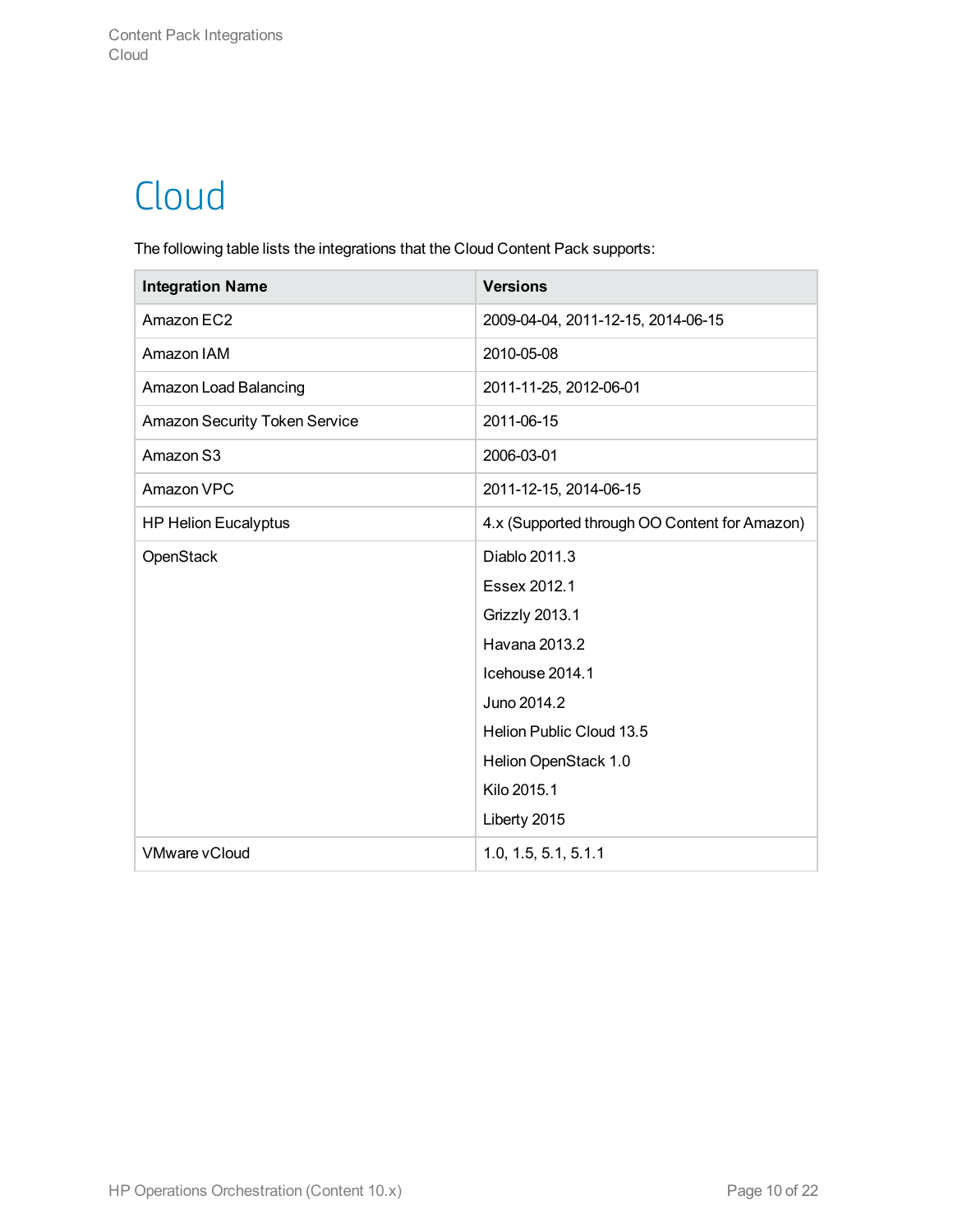### <span id="page-10-0"></span>Cloud Orchestration

The following table lists the integrations that the Cloud Orchestration Content Pack supports:

| Integration          | <b>Versions</b>                            |
|----------------------|--------------------------------------------|
| Amazon EC2 Query API | 04/04/2009, 12/15/2011, Symphony SDK 1.6.4 |
| VMware vSphere       | 4.0, 4.1, 5.0, 5.1, 5.5, 6.0               |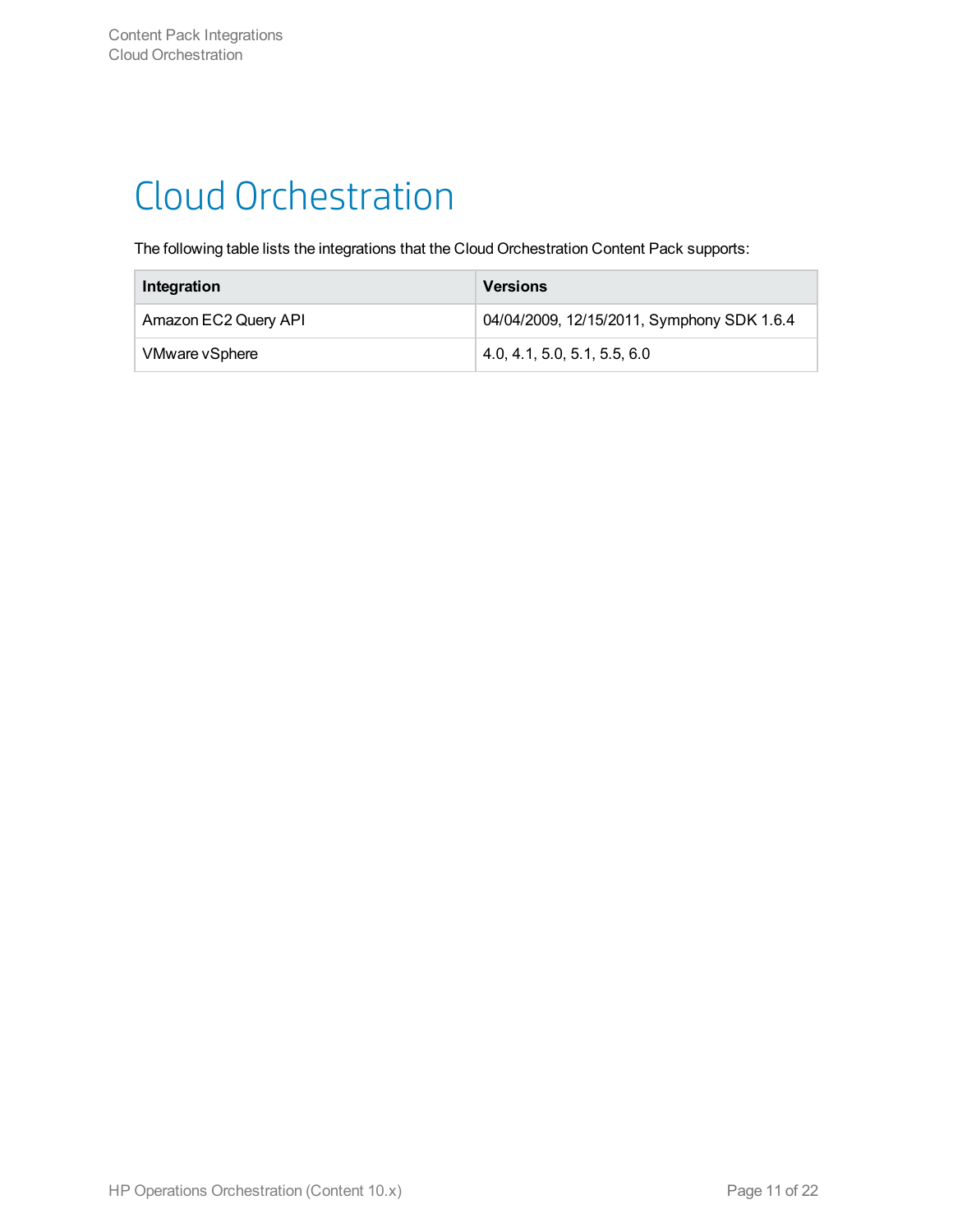### <span id="page-11-0"></span>**Databases**

The following table lists the integrations that the Databases Content Pack supports:

| <b>Integration Name</b> | <b>Versions</b>                            |
|-------------------------|--------------------------------------------|
| Microsoft SQL Server    | 2000, 2005, 2008, 2008 R2, 2012, 2014 CTP2 |
| Oracle                  | 10g, 11g                                   |
| Sybase                  | 10, 11, 12, 15                             |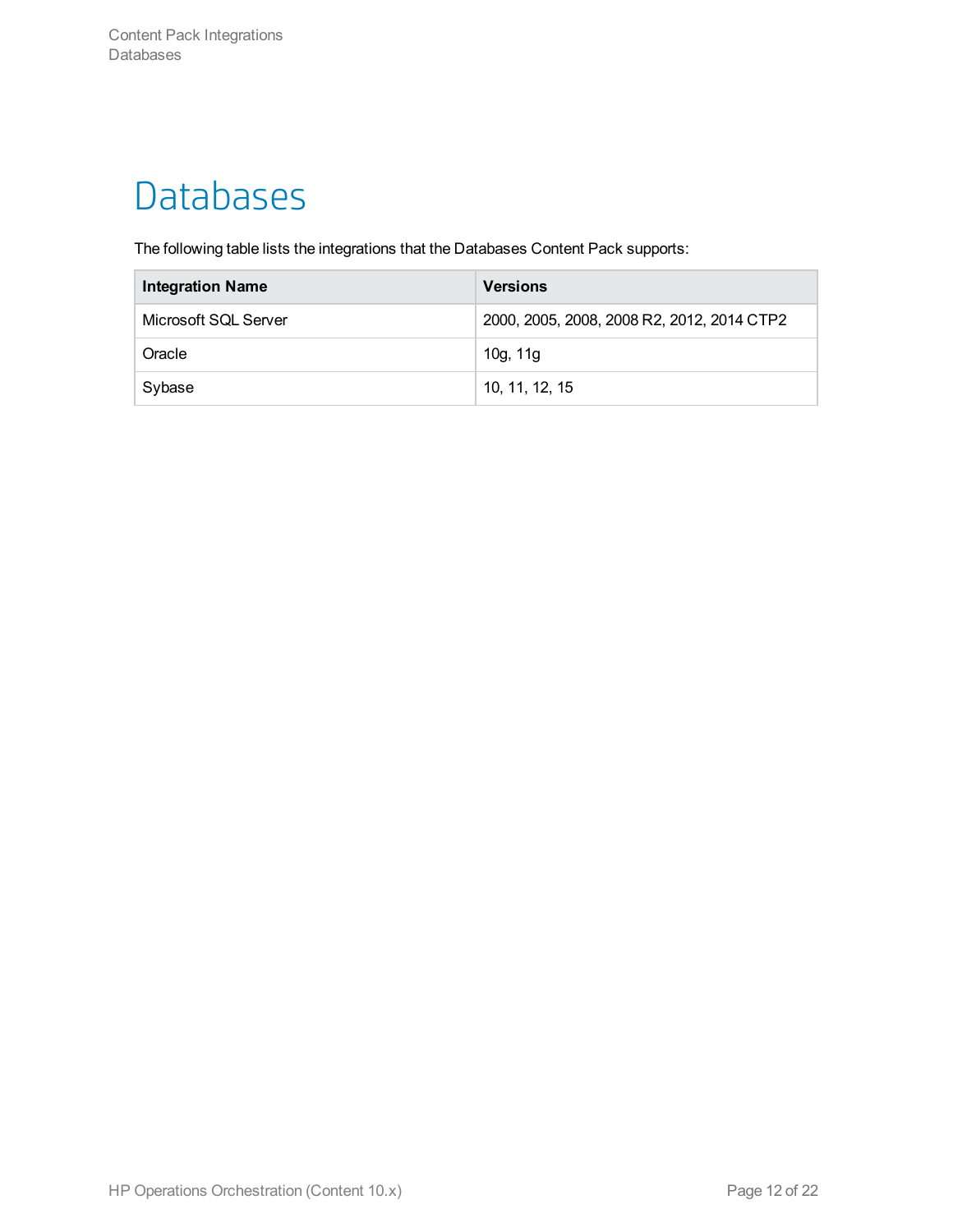## <span id="page-12-0"></span>HP Solutions

The following table lists the integrations that the HP Solutions Content Pack supports:

| <b>Integration Name</b>                       | <b>Versions</b>                                                                  |
|-----------------------------------------------|----------------------------------------------------------------------------------|
| HP 3PAR Web Services API                      | 1.4                                                                              |
| HP Application Lifecycle Management           | 11, 11.50, 11.52                                                                 |
| <b>HP ArcSight</b>                            | 6.0c, 6.5c                                                                       |
| <b>HP Cloud OS</b>                            | 1.01, 1.1                                                                        |
| HP Continuous Delivery Automation             | 1.1, 1.20, 1.30                                                                  |
| <b>HP Data Protector</b>                      | 9.x                                                                              |
| <b>HP Fortify</b>                             | 3.50, 3.80, 4.1                                                                  |
| HP Insight Control Server Provisioning (ICSP) | 7.4, 7.4.1                                                                       |
| HP Live Network (LN) integration              | 1.3.2, 2.1.4, 3.0.1, 3.3.5, 3.4                                                  |
| <b>HP Load Runner</b>                         | 9.10, 9.50, 11, 11.50, 11.51, 11.52, 12.01                                       |
| <b>HP Network Automation</b>                  | 6.x, 7.x, 9.x (up to 9.20 and 9.22), 10.0, 10.10,<br>10.11                       |
| HP Network Node Manager                       | 7.5, 8.10, 9.0, 9.1, 9.11, 9.23, 10.0, 10.01                                     |
| <b>HP Onboard Administrator</b>               | 3.31, 3.71, 4.01                                                                 |
| <b>HP OneView</b>                             | 1.0, 1.05, 1.1, 1.2, 2.0                                                         |
| HP Operations Manager for Windows             | 8.x, 9.00                                                                        |
| HP Operations Manager for Unix                | 8.x, 9.00, 9.10, 9.11, 9.23                                                      |
| HP Operations Manager i (include BSM)         | 9.0, 9.01, 9.10, 9.12, 9.13, 9.20, 9.21, 9.22, 9.23,<br>9.24, 9.26, 10.00, 10.01 |
| HP Operations Orchestration:                  |                                                                                  |
| 10.x versions                                 | 10.0, 10.02, 10.10, 10.20, 10.21, 10.22, 10.50                                   |
| 9.x. versions                                 | 9.0, 9.01, 9.02, 9.03, 9.04, 9.05, 9.06, 9.07                                    |
| earlier versions                              | 7.2, 7.5, 7.51, 7.6                                                              |
| HP Project & Portfolio Manager                | 7.5.0, 9.0x, 9.1x, 9.21                                                          |
| HP Proliant iLO                               | iLO - 1.94 or above                                                              |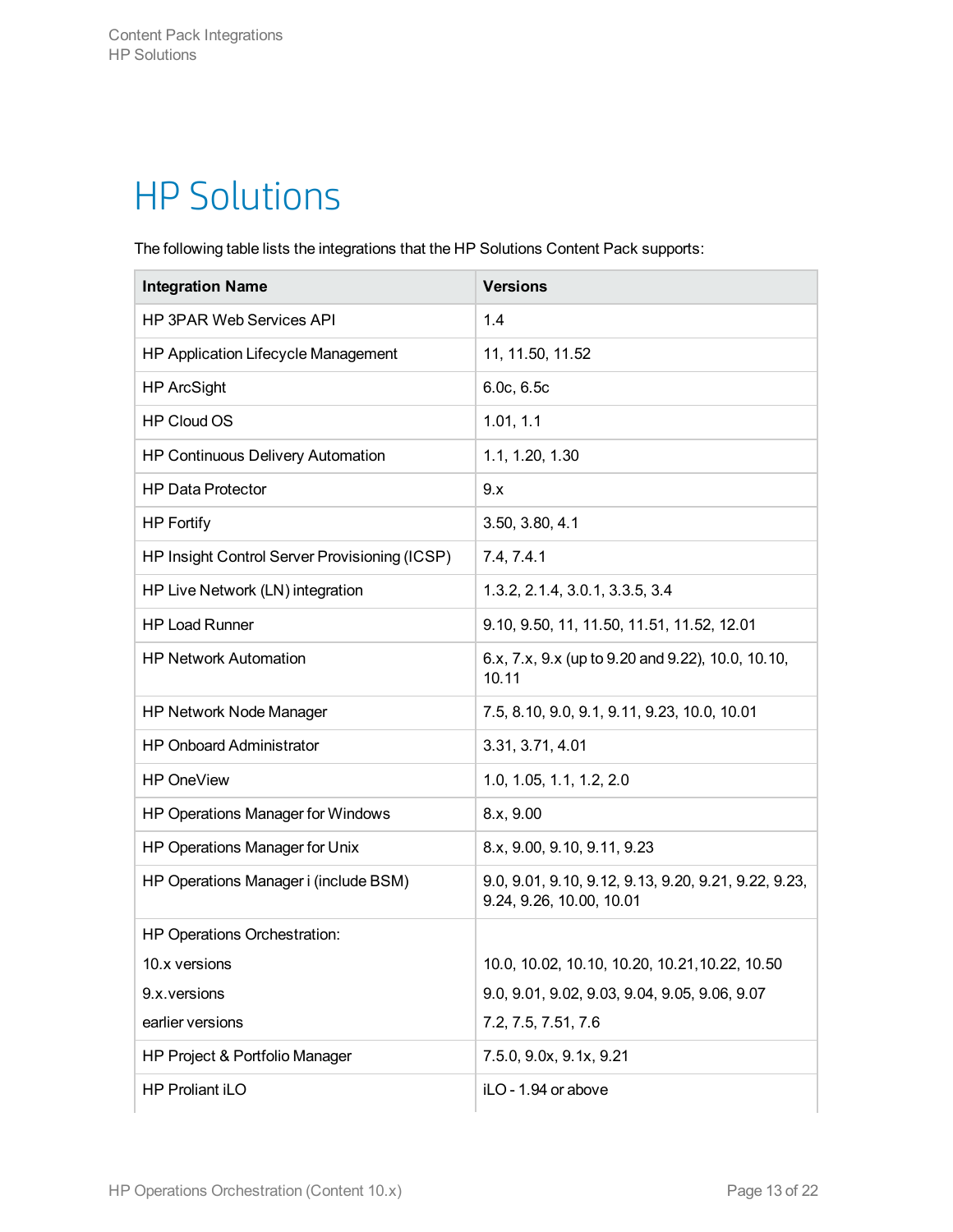| <b>Integration Name</b>                      | <b>Versions</b>                                                                                                                              |
|----------------------------------------------|----------------------------------------------------------------------------------------------------------------------------------------------|
|                                              | il $O2 - 1.60$ or above<br>$iLO3 - 1.26$ or above<br>il $O4 - 1.01$ or above                                                                 |
| <b>HP Sitescope</b>                          | 7, 9.0, 9.5, 10.10, 10.11, 11.00, 11.01, 11.10,<br>11.11, 11.13, 11.20, 11.21, 11.22, 11.23, 11.24,<br>11.30 (Premium and Ultimate editions) |
| <b>HP UCMDB</b>                              | 7.0, 8.0, 9.0, 10.0, 10.01, 10.10, 10.20                                                                                                     |
| HP Virtual Connect Enterprise Manager (VCEM) | 6.3.7x                                                                                                                                       |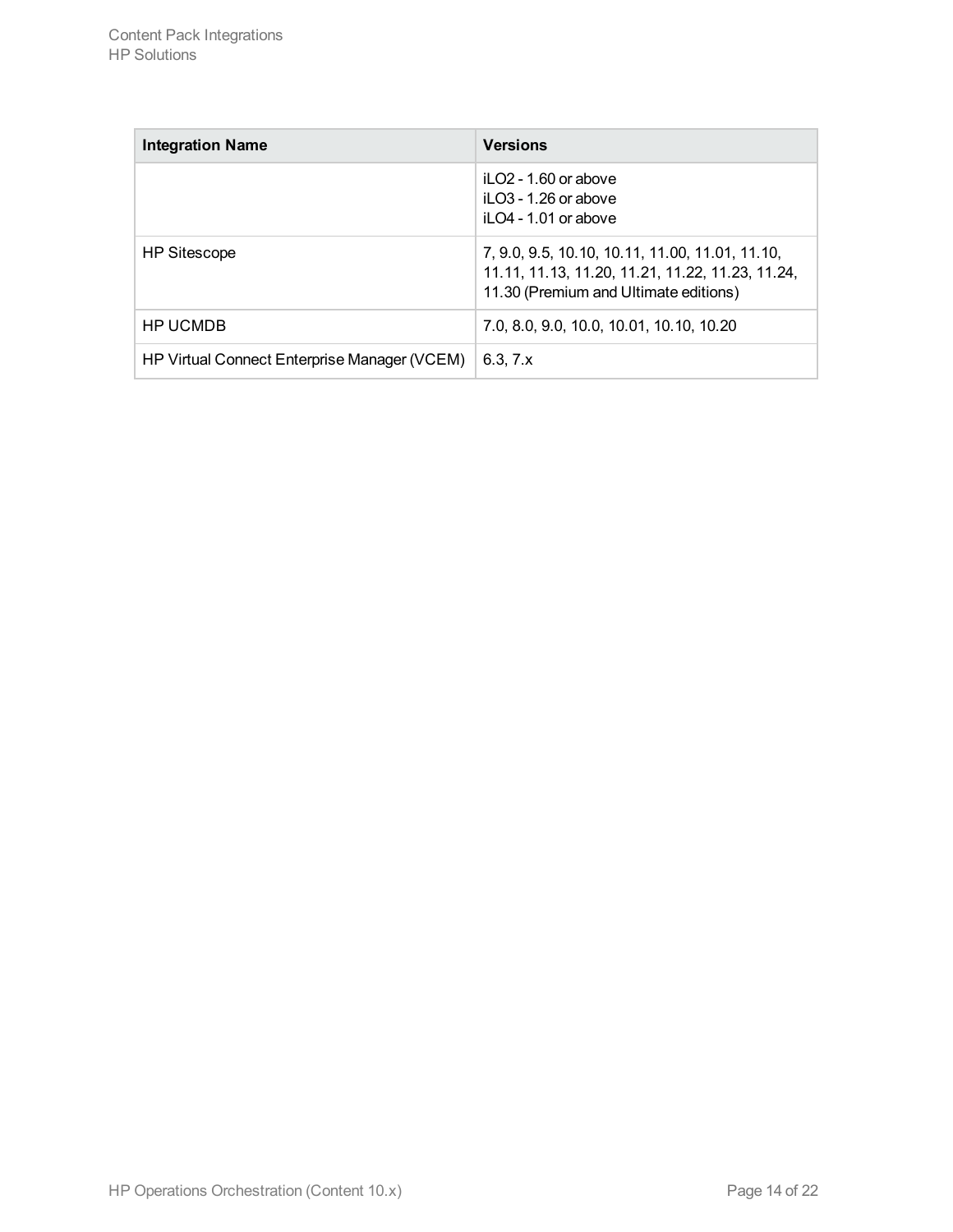#### <span id="page-14-0"></span>Infrastructure Orchestration

The following table lists the integrations that the Infrastructure Orchestration Content Pack supports:

| <b>Integration Name</b> | <b>Versions</b>                 |
|-------------------------|---------------------------------|
| Windows                 | 2000, 2003, 2008, 2008 R2, 2012 |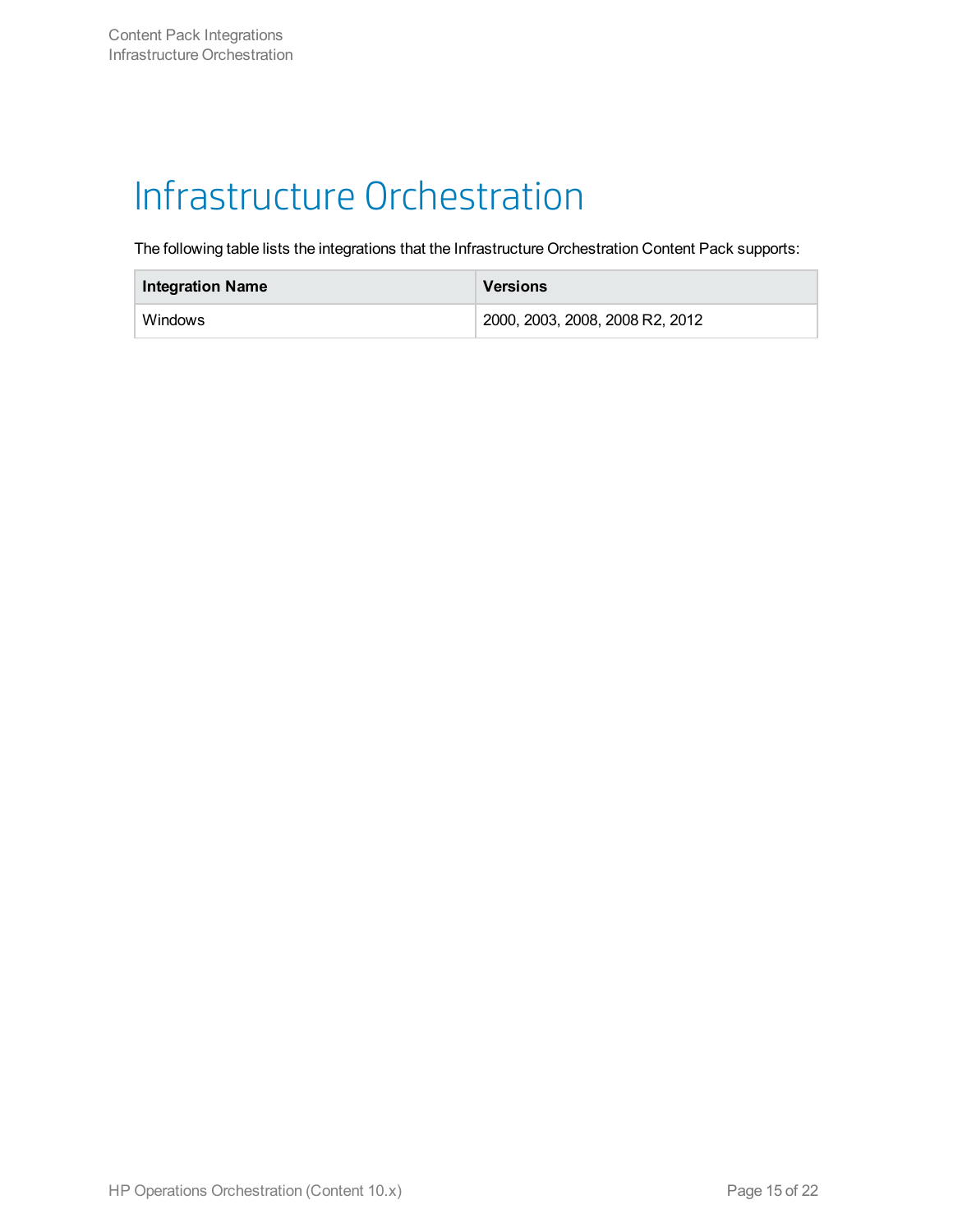## <span id="page-15-0"></span>IT Operations

The following table lists the integrations that the IT Operations Content Pack supports:

| <b>Integration Name</b>                    | <b>Versions</b>                     |
|--------------------------------------------|-------------------------------------|
| TN3270                                     | N/A                                 |
| Opalis                                     | 6.2.2                               |
| <b>System Center Configuration Manager</b> | 2003, 2007, 2012, 2012 SP1, 2012 R2 |
| <b>System Center Operations Manager</b>    | 2007, 2012, 2012 SP1, 2012 R2       |
| <b>System Center Orchestrator</b>          | 2012, 2012 SP1, 2012 R2             |
| VMware vCenter Orchestrator (vCO)          | 4.0, 5.4, 5.5                       |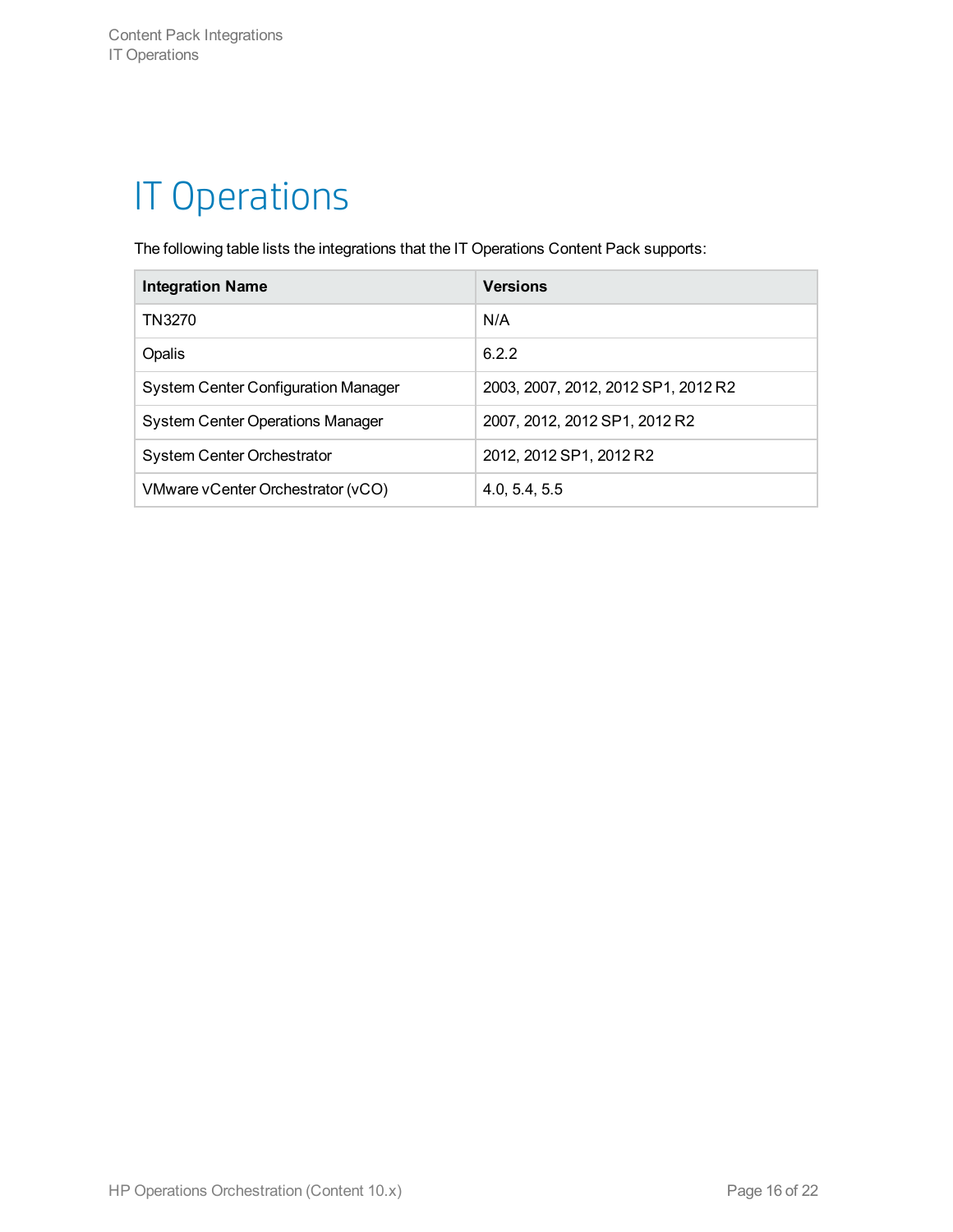## <span id="page-16-0"></span>Middleware

The following table lists the integrations that the Middleware Content Pack supports:

| <b>Integration Name</b> | <b>Versions</b> |
|-------------------------|-----------------|
| Apache                  | N/A             |
| Tomcat                  | 6.x             |
| Bea WebLogic            | 9.2, 10.3       |
| Citrix XenApp           | 6.0             |
| <b>IBM Websphere</b>    | 6.1             |
| <b>IIS</b>              | 6.0, 7.0        |
| <b>JBoss</b>            | 4.0.4, 5.0      |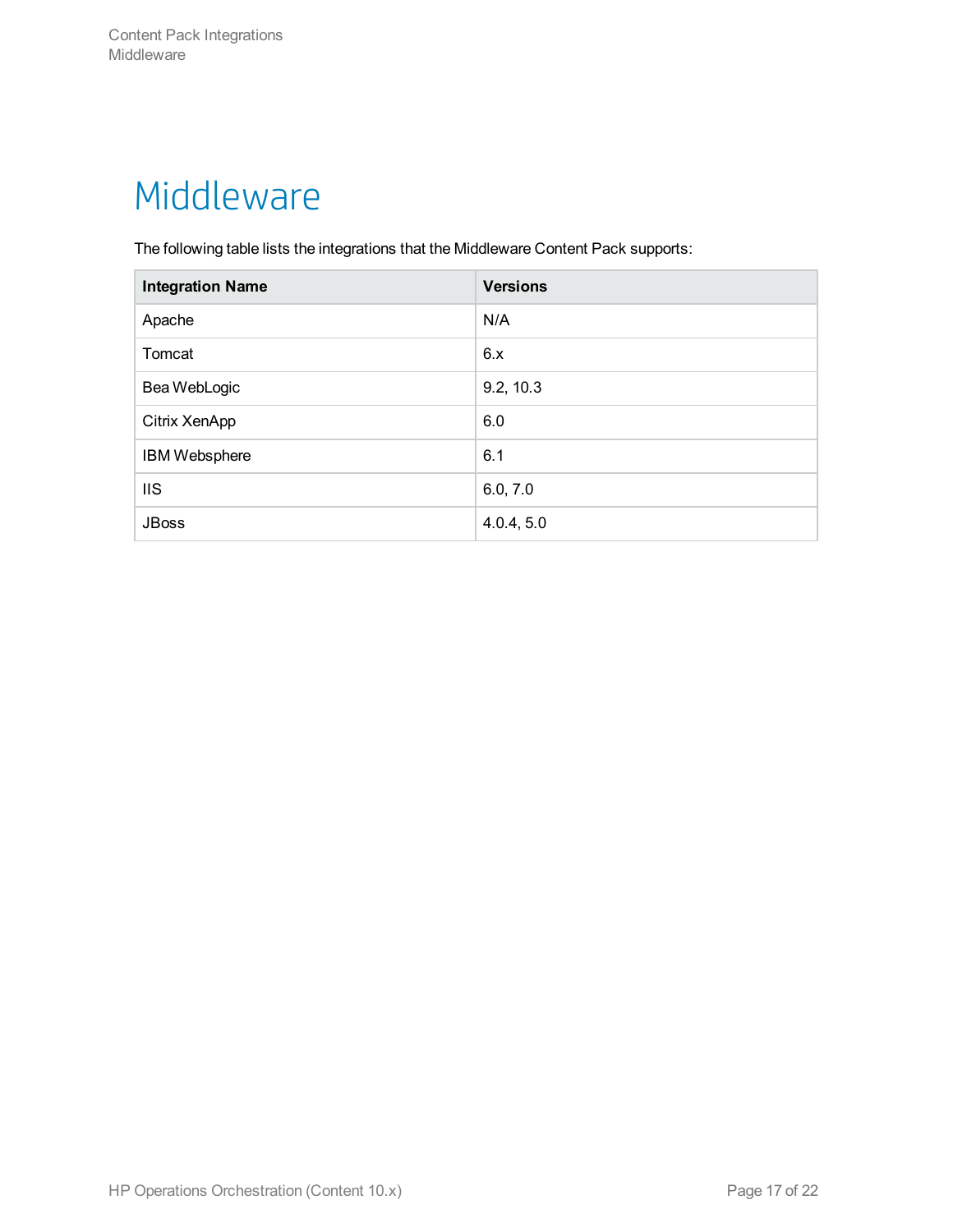#### <span id="page-17-0"></span>Operating Systems

The following table lists the integrations that the Operating Systems Content Pack supports:

| <b>Integration Name</b> | <b>Versions</b>                                                |
|-------------------------|----------------------------------------------------------------|
| <b>AIX</b>              | AIX 5.3                                                        |
| FreeBSD                 | 7.0                                                            |
| HP-UX                   | B.11.31                                                        |
| Red Hat                 | ES 3, AS 3, ES 4, AS 4, ES 5                                   |
| Solaris                 | 10                                                             |
| <b>SUSE Linux</b>       | openSUSE 10.0, SUSE Enterprise Server 10<br>SP1, openSUSE 11.0 |
| <b>Windows</b>          | 2000, 2003, XP, 2008, 2008 R2, 2012, 2012 R2                   |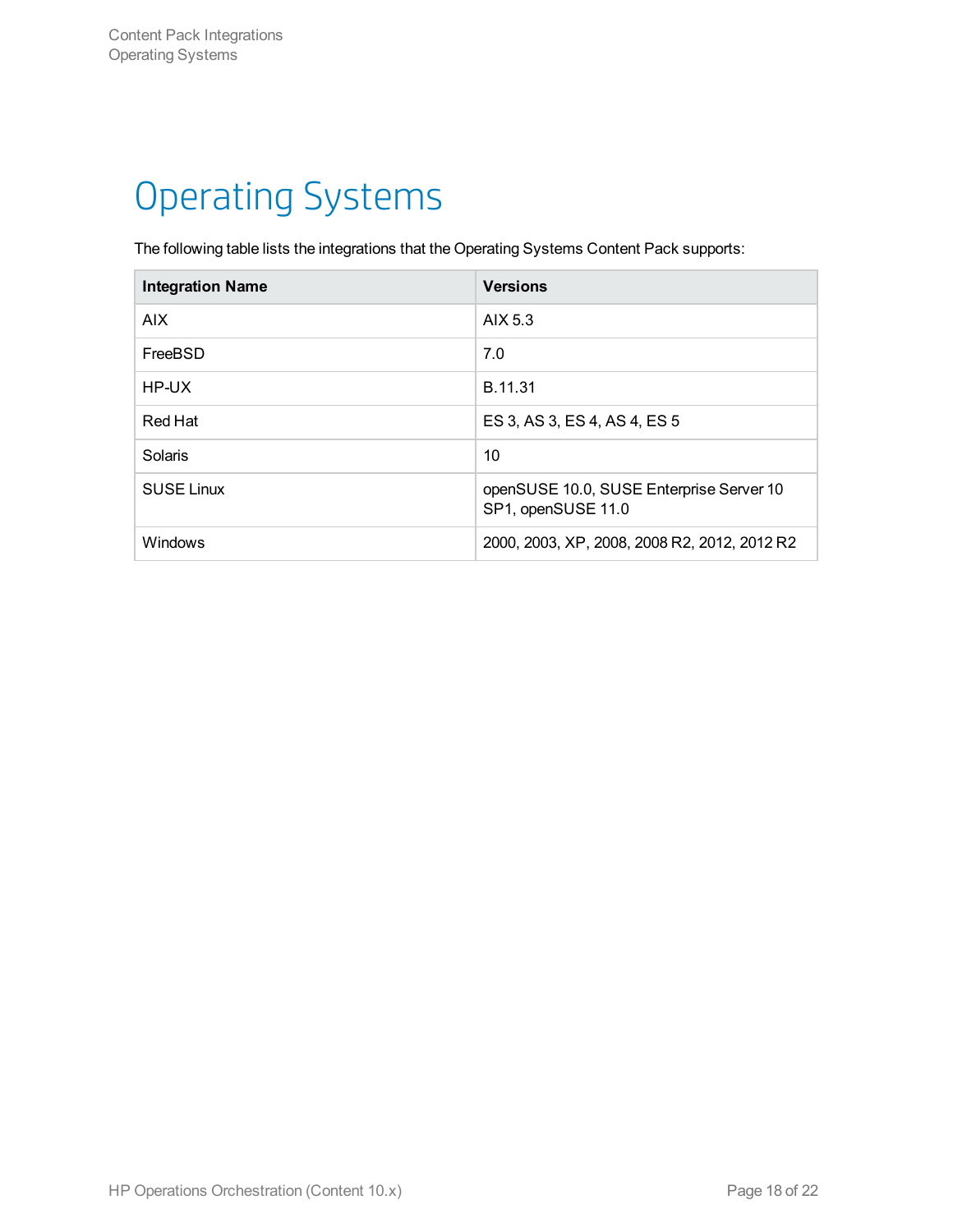## <span id="page-18-0"></span>SAP Landscape Virtualization Management (SAP LVM)

The following table lists the integrations that the SAP LVM Content Pack supports:

| <b>Integration Name</b>                 | <b>Versions</b>                             |
|-----------------------------------------|---------------------------------------------|
| SAP Landscape Virtualization Management | SAP LVM 2.1 Standard and Enterprise Edition |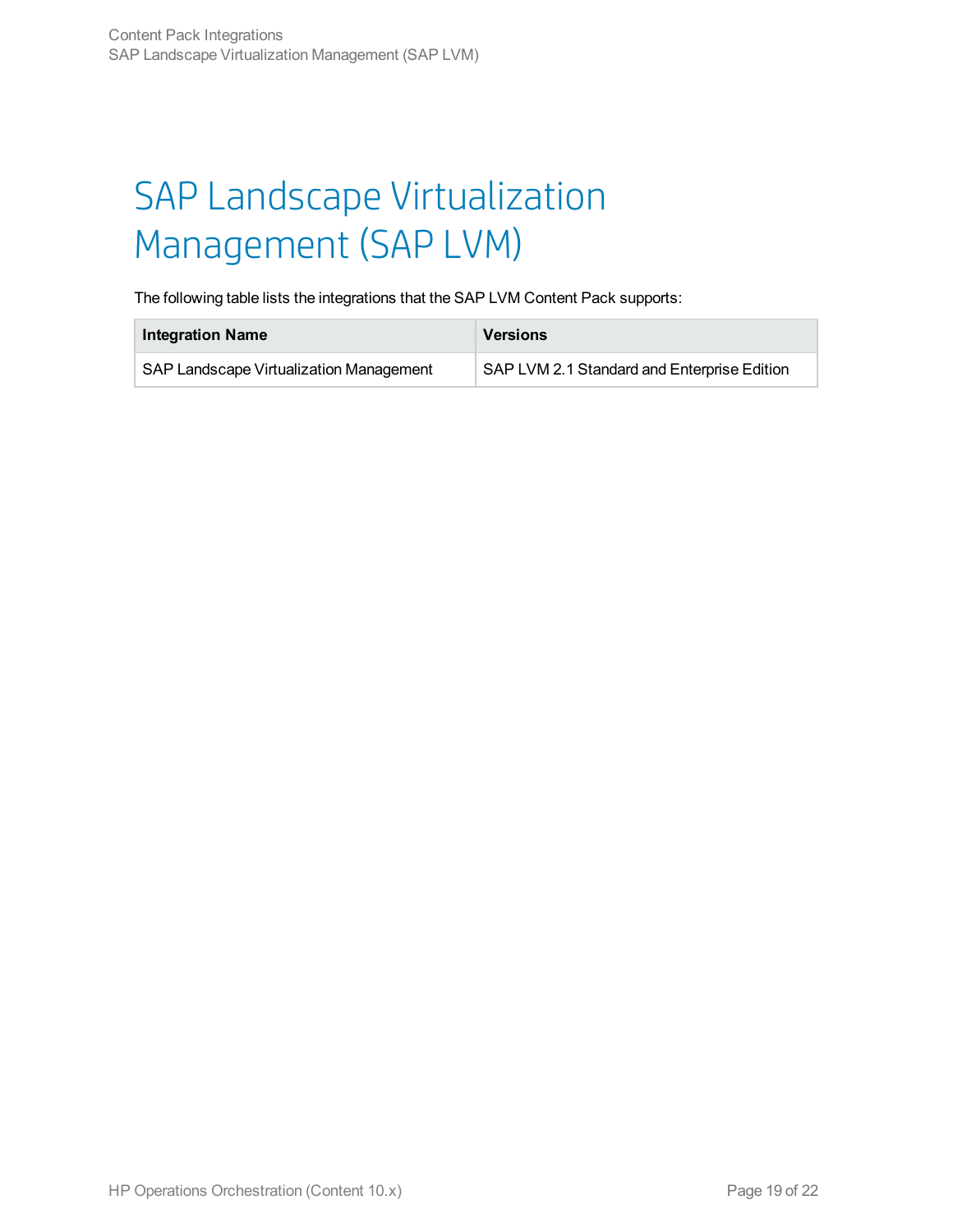### <span id="page-19-0"></span>Utility Orchestration

The following table lists the integrations that the Utility Orchestration Content Pack supports:

| Integration                     | <b>Versions</b>                          |
|---------------------------------|------------------------------------------|
| <b>Operations Orchestration</b> | 10.02, 10.10, 10.20, 10.21, 10.22, 10.50 |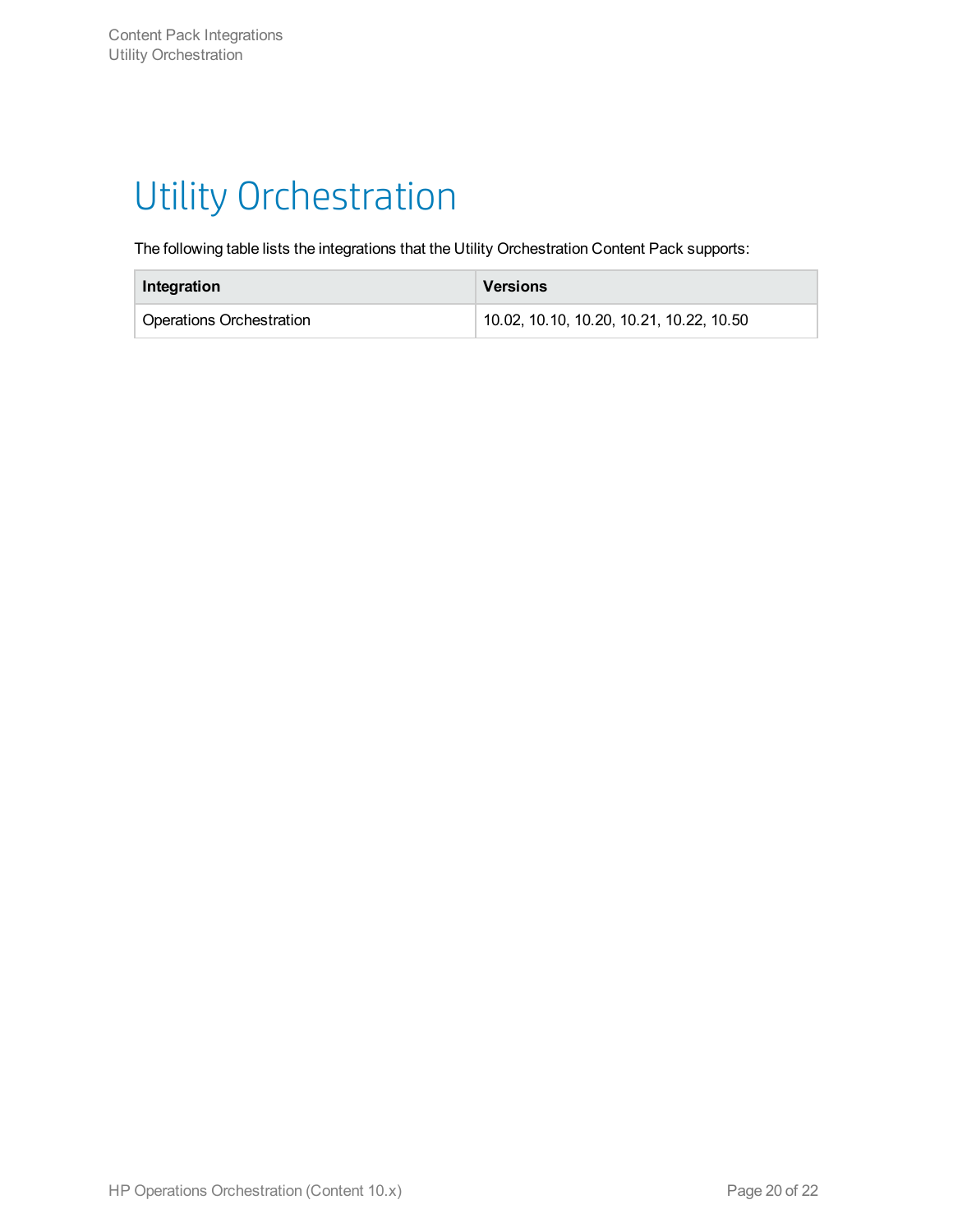## <span id="page-20-0"></span>Virtualization

The following table lists the integrations that the OO Virtualization Content Pack supports:

| <b>Integration Name</b>                | <b>Versions</b>                                   |
|----------------------------------------|---------------------------------------------------|
| Citrix Xen Server                      | 5.6                                               |
| Hyper-V                                | 2008, 2008R2                                      |
| <b>KVM</b>                             | libvirt 0.8.7 and QEMU 0.12.1                     |
| System Center Virtual Machine Manager  | 2008 R2, 2012, 2012 SP1, 2012 R2                  |
| <b>VMware vSphere</b>                  | 4.0, 4.1, 5.0, 5.0u1, 5.1, 5.5, 6.0, 6.0 update 1 |
| <b>VMware ESX</b>                      | 3.5, 4.0, 4.1                                     |
| VMware ESXi                            | 3.5, 4.0, 4.1, 5.0, 5.1, 5.5, 6.0, 6.0 update 1   |
| <b>VMware NSX</b>                      | $6.1.x$ (verified with $6.1.3$ )                  |
| <b>VMware Virtual Center (vCenter)</b> | 4.0, 4.1, 5.0, 5.1, 5.5, 6.0, 6.0 update 1        |